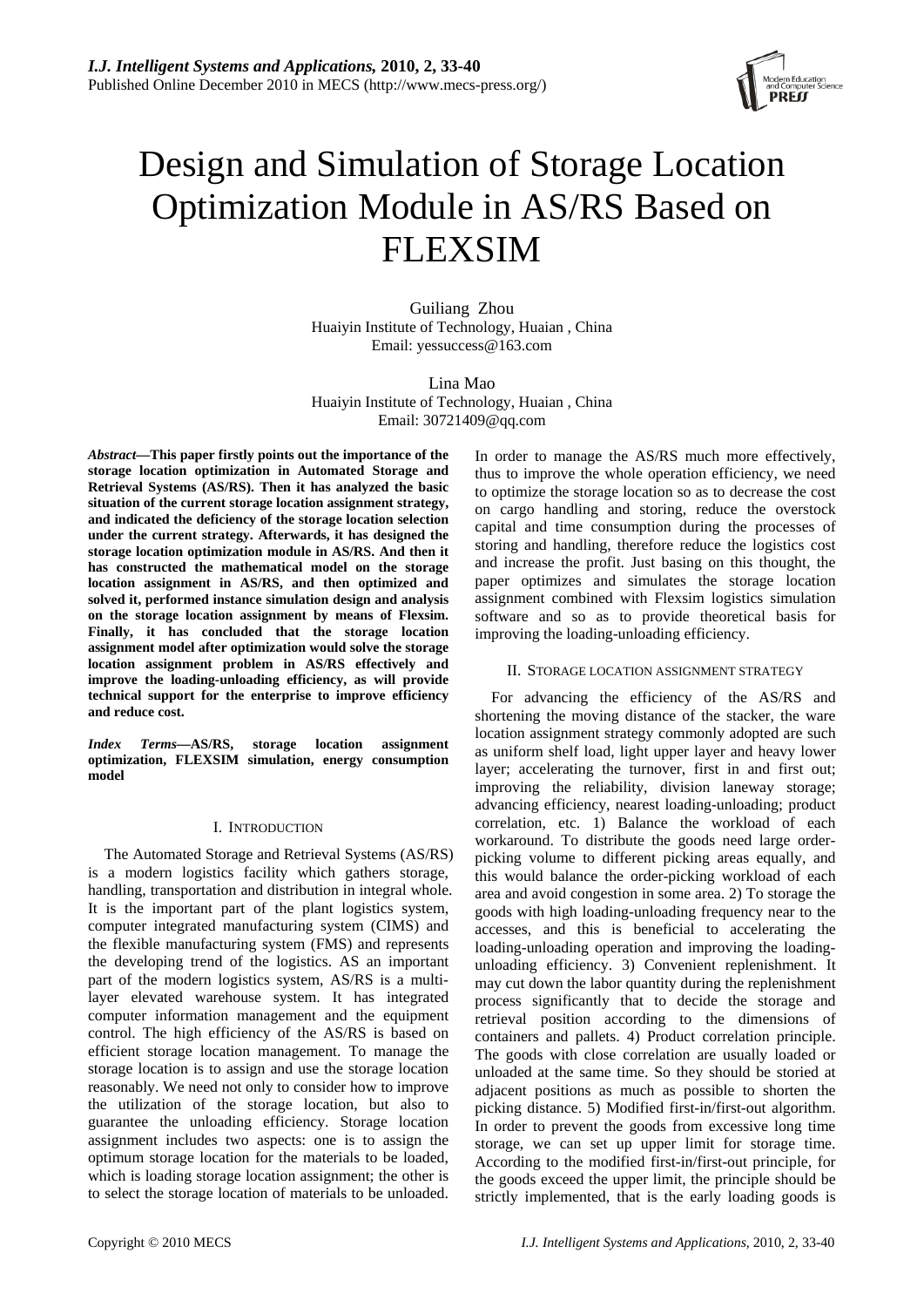prior to unload; for the goods within the upper limit, the principle may be ignored to some degree, they can be unloaded according to the nearest distance principle.

## III. PROBLEMS IN STORAGE LOCATION SELECTING IN AS/RS

Regarding to the several principals above, there are certain deficiencies in application. Random storage will lead to adjacent storage of many conflicting cargoes such as the chemical material and food, the tea and camphor ball, etc... This would easily make the cargoes metamorphic and damaged. Though classification storage avoids such problem well, once the division is not adapt to the actual arriving cargo volume, it will engender that some subareas are idle and the others are strained, which would reduce the turnover and utilization efficiency of the storage location substantially and cause resources to be wasted.

In addition, there are still many companies adopting the traditional sequence numbering mode according to layers or columns [1]. Though the storage location numbers are sequential in certain layer or column, the step points will emerge at the end of layers or columns. The higher the shelf is, or the deeper the laneway is, the greater the step is. Furthermore, the storage location numbering mode does not consider that the cargoes should be put near to the origin as much as possible. Also, the warehousing frequency is not taken into account. For the hysteresis nature of storage location optimization, it can judge whether the previous selection is optimal or not only when cargoes arrive again after the arriving cargoes are stored. So such model can be used in the warehouses which have already finished division in accordance with classification. Once the cargoes arrive with rich varieties, randomness and large amounts, the optimizing results will quite differentiate from the actual optimum.

The problems in storage location selecting can be shown as Figure 1.

Basing on the analyses on the deficiencies of the methods above, the paper has constructed the mathematical model on the storage location optimizing in accordance with the principle of minimum storage energy consumption. We have carried out statistical analysis on the loading-unloading energy consumption data for goods of unit mass, and optimized the numbering on the storage location in warehouse, then gotten the optimizing storage mode. The method to construct storage location intelligent selection module based on the database of the warehouse and the optimized energy consumption model can effectively solve the problems in current storage mode in AS/RS.

# IV. THE INTELLIGENT DECISION MODULE DESIGN ON STORAGE LOCATION ASSIGNMENT IN AS/RS

# *A. Environment and flow of the intelligent decision module design*

The paper takes the AS/RS of Jiangsu Feiliks International Logistics Inc. for example to study. The warehouses of Feiliks contain general warehouse, constant temperature warehouse and high-value warehouse. The functional areas of warehouses are divided into receiving area, pending disposal area and dispatch area, etc. The area of general warehouse is 26,000 square meters; the shelves are standardized 20 floors entirely, with 29,500 storage locations. The handling operation equipments are consists of 7 sets of forklifts and stackers respectively. It is the background and basis to design the intelligent decision module. The module has taken Microsoft Access 2000 as the backed database, the advanced language Microsoft Visual Basic6.0 as the front-end development tool. It has integrated the optimization simulation model with GA optimization algorithm and Flexsim simulation platform. The design has adopted the object oriented idea and made full use of the flexibility and reliability of the Intelligent Decision Support System (IDSS). The design flow chart of the module is shown as figure 2.

#### *B. The database management system of the AS/RS*

The database system is a computer application system. Besides the database taking data as the mainbody, DBMS the system software to manage the database, it also includes the computer hardware environment and operating system environment to support the database system, as well as the men to manage and use the database system. As is shown in Figure 3.

The DBMS of this system is Microsoft Access 2000. Microsoft Access 2000 has powerful function and simple operation. It can offer us lots of convenient visual operation tools (form-builder, query designer, report designer, database access page designer, etc…) and wizards (database wizard, form wizard, query wizard, report wizard, etc…). By using them, we can construct the database management module and build a simple management information system (see Figure 4).

## V. CONSTRUCTION, OPTIMIZATION AND SOLUTION OF THE MATHEMATICAL MODEL ON THE STORAGE LOCATION ASSIGNMENT IN AS/RS

Firstly, we construct the initial energy consumption model, and then optimize it properly. We number the storage location according to the concrete conditions of the energy consumption so as to select the storage location adapt to the goods to be loaded and unloaded, and thus reduce the operation cost and improve the efficiency of each link [2].

# *A. The energy consumption mathematical model on the loading-unloading operation of a single material*

Normally, energy consumption is related to the storage position of the goods, loading-unloading frequency and weight of the goods. Therefore, the total loadingunloading energy consumption of some goods could be expressed as:

$$
E = K \times M \times N \times d(h, L) \tag{1}
$$

In which:

E is the total loading-unloading energy consumption /J;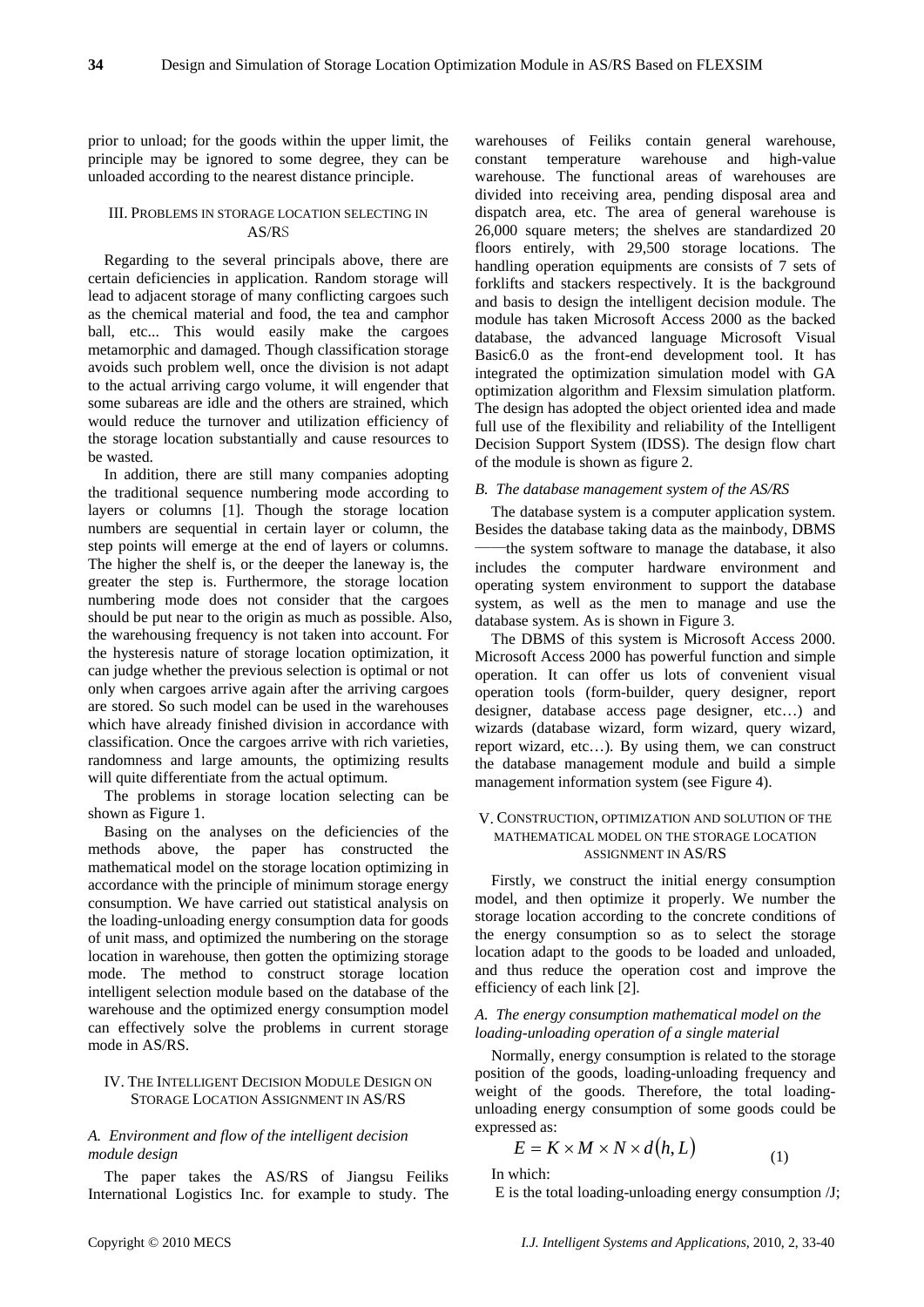K is the scale factor, the value of which lies in  $1.0\sim$ 1.5;

M is the weight of goods /kg;

N is the loading-unloading frequency of goods within the statistical time;

 $d(h, L)$  is the energy consumption function which is related to the position of the storage location for per unit weight  $/(J \cdot kg-1)$ .

According to the analysis of the actual situation, when loading the material to a certain storage location, the energy consumption for per unit weight can be expressed as:

$$
d(h, L) = g \times h + f \times g \times L + a \times x \tag{2}
$$

In which:

 $g$  is the acceleration of gravity/(m  $\cdot$  s-2);

*a* is the horizontal acceleration of the conveyor/(m  $\cdot$  s-2);

*h* is the minimum rising height for storing the goods to a certain layer /m;

*L* is the horizontal distance from the storage position of the goods to the loading platform /m;

 $x$  is the horizontal delivery distance of the convevor from the warehouse access to the loading platform /m;

 $f$  is the friction coefficient between the AGV and track, the value of which lies in  $0.1 \sim 0.3$ .

The formula (1) and formula (2) have shown that, the loading-unloading energy consumption of certain goods is not only related to the weight and loading-unloading frequency, but also related to the storage position in AS/RS and the delivery distance of conveyor belt [3]. With a given weight and loading-unloading frequency, the energy consumption differs with different storage position. This is the realistic foundation to carry out the storage location optimization for AS/RS.

# *B. Optimization of the storage location mathematical model*

According to the principle that there exists minimum energy consumption for goods storing, combined with formula (1) and (2), we can get the integral optimization mathematical model on the storage location in AS/RS.

$$
\begin{cases}\n\min E(h, L) = \sum_{i} K \times M_{i} \times N_{i} \times d_{i}(h, L) \\
d_{i}(h, L) = g \times h_{i} + f \times g \times L_{i} + a \times x_{i} \\
\text{In which:} \n\end{cases} \n\tag{3}
$$

 $E(h, L)$  is the summation of loading-unloading energy consumption for the whole material in AS/RS/kJ;

 $d_i(h, L)$  is the energy consumption function for per unit weight when loading a certain storage location/ $(kJ \cdot kg -$ 1);

 $M_i$  is the weight of goods in a certain storage location/kg;  $N_i$  is the loading-unloading frequency of goods in a certain storage location within the statistical time;

 $h_i$  is the height between the storage location and the loading platform, which is related to the number of layers /m;

 $L_i$  is the horizontal distance between the storage location and the loading platform, which is related to the number of columns/m;

 $i$  is the number of storage location, which can but only take value of  $1,2,3$ ……;

 $x_i$  is the distance for the goods in storage location  $\hat{l}$  to travel on the conveyor/m.

energy consumption function  $d_i(h, L)$  of the storage From the mathematical model, we can get that the total loading-unloading energy consumption for the whole material in AS/RS is related to the total statistical weight of the whole material (the product of the weight and the loading-unloading frequency of the material) and the location for per unit weight remarkably. The bigger the statistical weight of the material is, the more the loadingunloading energy consumption is; and the bigger the energy consumption function of the storage location for per unit, the more the loading-unloading energy consumption is. According to the storage location optimization model, we can conclude that in order to get minimum value of the total loading-unloading energy consumption E, it is necessary to store the material with the biggest statistical weight  $(M \times N)$  into the storage location with the lowest energy consumption for per unit weight.

# *C. Solution of the model*

We take a certain AS/RS of the Jiangsu Feiliks International Logistics Inc. for example to solve the model. The warehouse has 5 double-face shelves which can be divided into 6 layers and 40 columns. There are 240 lattices in total. The specification of each lattice is

 $1.0 \times 1.0 \times 1.0$ . The speeds of the stacker are:  $v_x = 10$  m/s,

 $v_y = 3$ m/s. The layout of the warehouse is shown as Figure 5.

Traditionally, the storage location is column based numbered as is shown as figure 6. Goods is stored in sequence according to the traditional storage location number from small to big. Thus it is hard to avoid some unreasonable situations such as certain commonly used goods is stored in the furthest position of the shelves or heavier material is stored in the higher shelves. Therefore, the loading-unloading efficiency of goods and the stability of the shelves would be affected. Meanwhile, the operating cost of AS/RS would rise and the loadingunloading speed would decrease [4].

Aiming at this situation, the paper has presented optimized storage location arrangement diagram in accordance with the principle of minimum energy consumption for loading-unloading material (shown as Figure 7), and constructed the mathematical model on storage location optimization.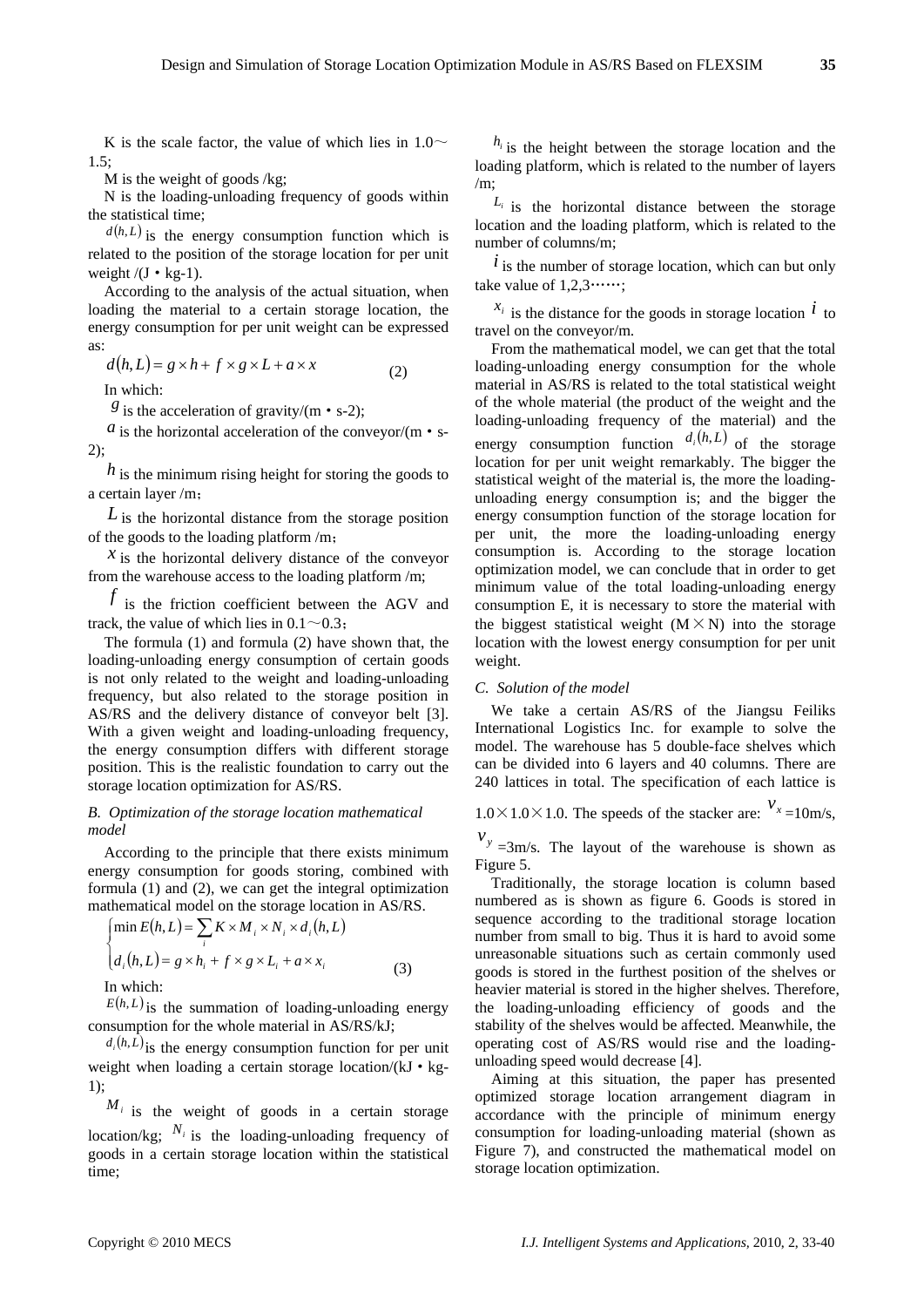

Figure 1. The problems in storage location selecting



Figure 2. Design flow chart of the module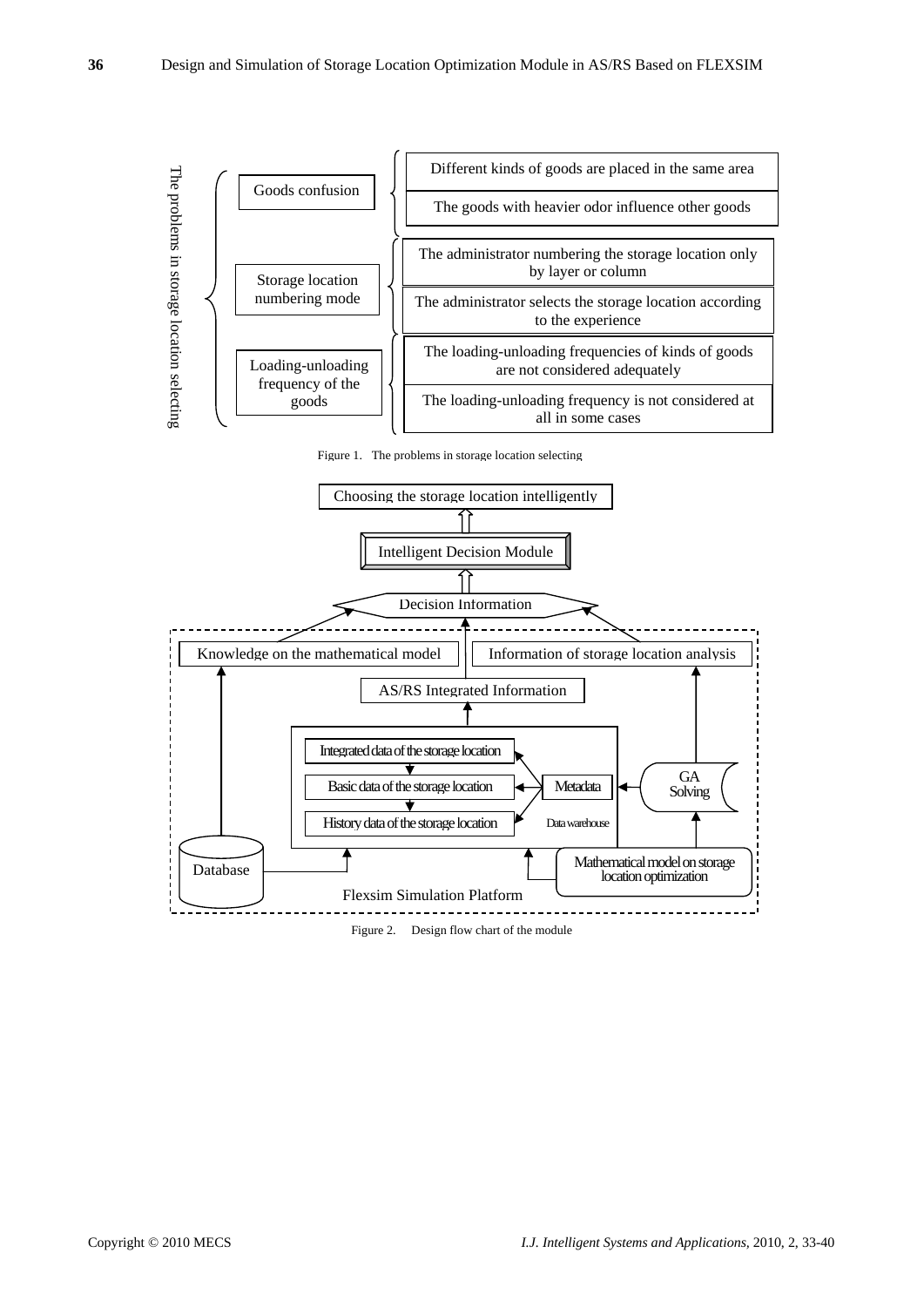

Figure 5. The layout of the warehouse

As would solve the problems exist in current storage mode effectively, reduce the operating cost of AS/RS and improve the loading-unloading efficiency.

Exit

According to related principles, it consumes less energy to store the same material in horizontal direction than in vertical direction. Therefore, the storage location number in horizontal direction should be considered firstly when loading and unloading the material in AS/RS.



Entrance

Loading-unloading platform (origin)

Classification conveyor

Figure 6. The traditional storage location arrangement diagram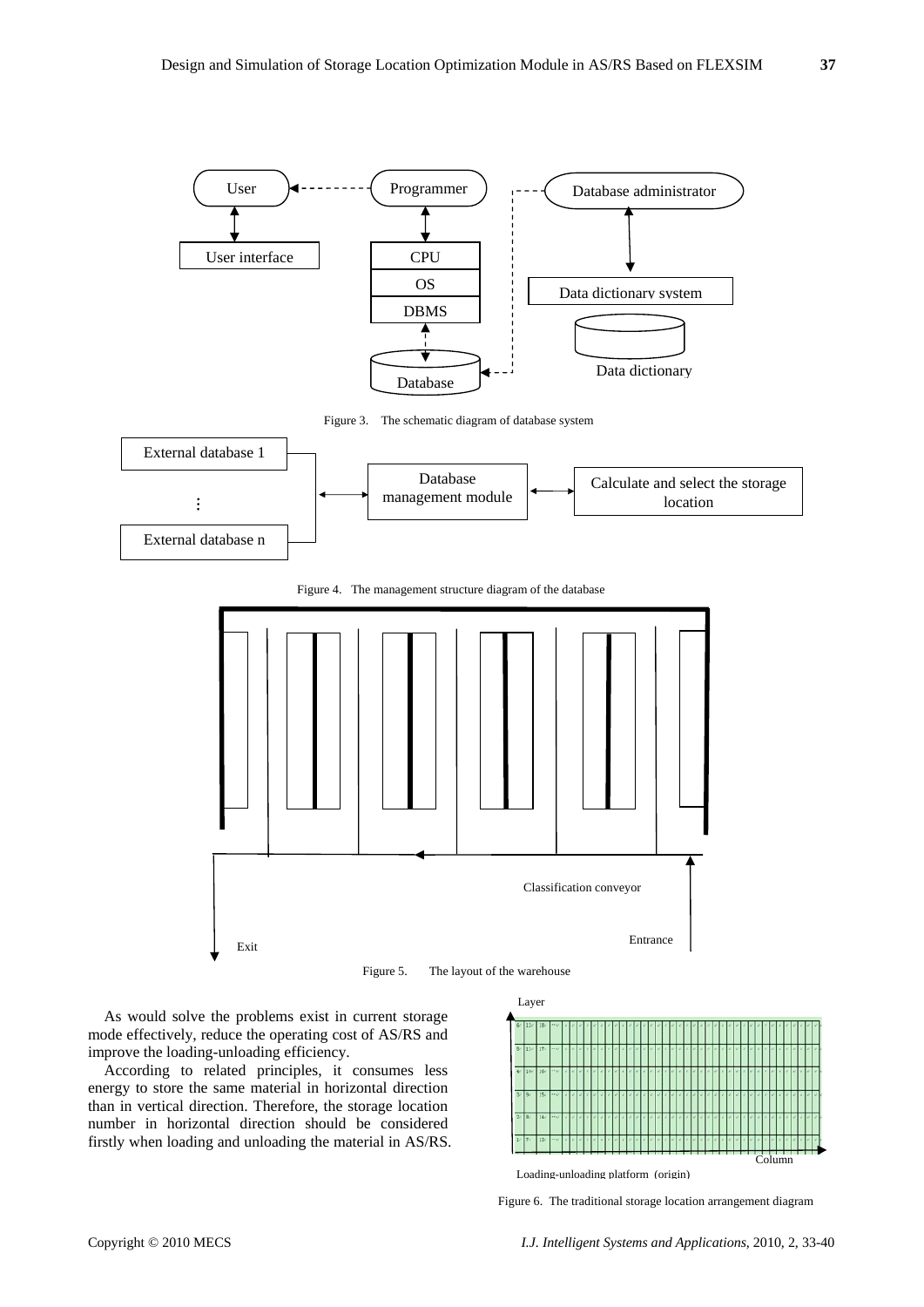

Figure 7. The optimized storage location number arrangement diagram

By using the Microsoft Access 2000 to build the database, we stat and analyze the materials in AS/RS and choose the representative ones, then simulate the loadingunloading energy and time consumption of 10 batch of material in AS/RS randomly under the two different storage modes. Calculating the data by computer and analyzing them by Microsoft Excel 2003, we can see the outcome shown as Figure 8 and Figure 9.



Figure 8. The energy consumption comparison of different storage mode



Figure 9. The time consumption comparison of different storage mode

Figure 8 and Figure 9 indicate that the energy and time consumption of storage is much lower than the traditional storage mode after optimization. Thus it can be seen that it can save the energy and time consumption, reduce the operating cost of AS/RS and improve the loadingunloading efficiency when applying the optimized storage location numbering and storage location optimization model.

VI. OPTIMIZATION SIMULATION AND VERIFICATION ON STORAGE LOCATION ASSIGNMENT BASED ON FLEXSIM

# *A. The basic objects based on Flexsim modeling*

Flexsim offers a series of basic objects to construct the system simulation model. The objects in this module are mainly divided into four categories. 1) Fixed Resources Object. The Fixed Resource objects are the main object of this simulation model. They determine the process of the model. It mainly includes the objects such as Source, Queue, Processor, Sink, Combiner, Separator, Multi-Processor, Conveyor, Merge Sort, Flow Node, Rack and Reservoir, et.. 2) Task Executer Object. The Task Executer objects can be obtained from the Fixed Resource objects and implement task such as material handling or production operation and so on. A Task Executer object can assign tasks to the other Task Executer objects, or manage all the Task Executer objects in the model. The Task Executer objects are not involved in the process assignment in the model. It mainly includes the objects such as Dispatcher, Operator, Transporter, Elevator, Robot, Crane and ASRS vehicle and so on. 3) Node Object. The Network Node objects are used to set the action routes for the Task Executer objects. It mainly includes the objects such as Network Node and Traffic Control and so on. 4) Visual Object. The Visual Objects used in the simulation model display various information, marks, pictures and charts and so on. The Visual Tool and Recorder objects are used to improve the visual impression of the simulation model, and meanwhile display and collect the output data of the model at the real time. It mainly includes the objects such as Visual Tool and Recorder and so on.

#### *B. Equations Design of the traditional storage mode*

The template is designed so that author affiliations are not repeated each time for multiple authors of the same affiliation. Please keep your affiliations as succinct as possible (for example, do not differentiate among departments of the same organization). This template was designed for two affiliations.

In the traditional mode, the running interface of the storage location selection module based on Flexsim is shown as Figure 10. The different color stands for different materials, but the materials entering the same conveyor belong to the same kind. Sorting conveyors are respectively 2 meters, 9 meters, 16 meters, 23 meters, 30 meters away from the entrance to assign loading. The shelves are supposed to have 10 rows with 40 columns and 6 layers in each row. The parameters of shelf and tracker are shown as Figure 11 and Figure 12.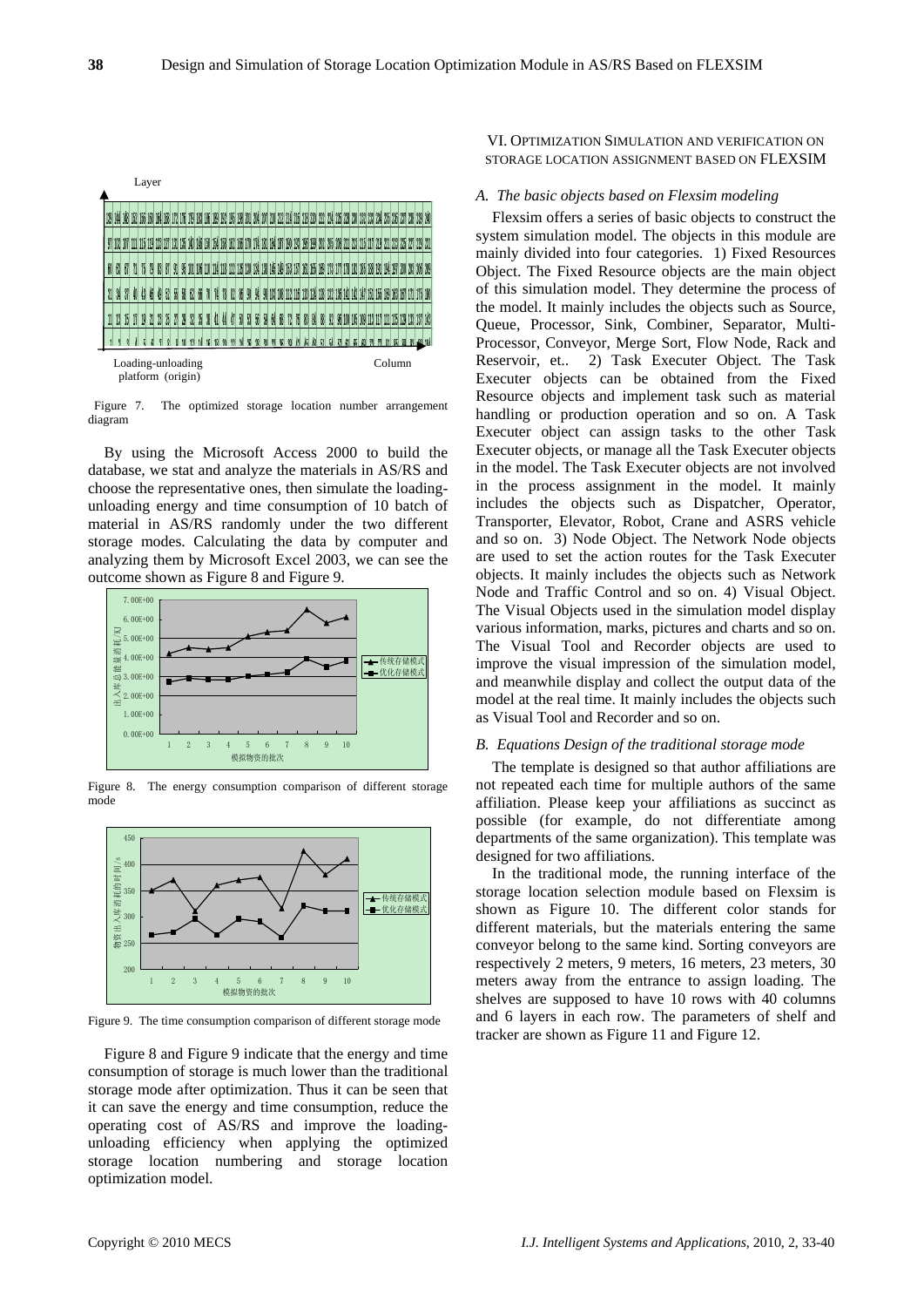

Figure 10. The running interface of the traditional mode



Figure11. The parameter setting for the shelf attribute



Figure 12. The parameter setting for the stacker

## *C. Design of the optimization storage mode*

On the premise of minimum storage location energy consumption, we optimize the storage location number arrangement by using the Flexsim simulation, and the running interface is shown as Figure 13. The optimized model mainly chooses 4 rows shelves with 10 columns and 10 layers each row [5]. According to the specific conditions of material, the stacker will select the low energy consumption storage location for the high energy consumption material. The attribute setting of the shelf and stacker are shown as Figure 14 and Figure 15.



Figure 13. The running interface of the optimization mode

| K Rack1 Parameters Window | Rack1  |                                          |       |                |      | FFX                                               |
|---------------------------|--------|------------------------------------------|-------|----------------|------|---------------------------------------------------|
| 货架                        | 尺寸表    | 临时实体流                                    | 货架触发器 |                |      |                                                   |
| ┌ 地面堆存                    |        |                                          |       | □ 标记已呼叫运输工具的架子 |      |                                                   |
| 货架倾斜量                     | 0.00   |                                          |       | 捡取/放置时Y轴偏移量    | 0.00 |                                                   |
| 最大容量<br>放置到列              | 100.00 |                                          | 不透明性  |                | 1.00 |                                                   |
| (Original) placeinbay:    |        |                                          |       |                |      | $\overline{\mathbf{I}}$ $\mathbf{E}$ $\mathbf{A}$ |
| 放置到层                      |        |                                          |       |                |      |                                                   |
| (Original) placeinlevel:  |        |                                          |       |                |      | $\Box$ $\Box$ Al                                  |
| 最小停留时间                    |        |                                          |       |                |      |                                                   |
|                           |        | (Original) minimumstaytime: 返回一个0 的常值时间。 |       |                |      | $\Box$ $\boxdot$ $\boxdot$                        |
|                           |        |                                          |       |                |      |                                                   |
|                           |        |                                          |       |                |      |                                                   |
|                           |        |                                          |       |                |      |                                                   |
| Q<br>属性                   |        |                                          | 应用    | 确定             |      | 取消                                                |

Figure 14. The shelf attribute setting

| $X$ Duiduol            |                     | Parameters Window                  |               |                                           |          |                | $   \times$     |
|------------------------|---------------------|------------------------------------|---------------|-------------------------------------------|----------|----------------|-----------------|
|                        | Duiduo <sub>1</sub> |                                    |               |                                           |          |                |                 |
| 任务执行器                  |                     | 研修                                 |               | 分角弓器                                      | 任务执行器触发器 |                | 対象はみます。         |
| 容量                     |                     | 1.00                               |               |                                           |          |                |                 |
| 最大进度                   |                     | 2.00                               |               |                                           |          |                |                 |
| <b>JUBBER 197</b>      |                     | 1.00                               |               |                                           |          |                |                 |
| 24833BL75E             |                     | 1.00                               |               |                                           |          |                |                 |
| ▽ 装卸时采用行进偏移            |                     |                                    |               |                                           |          |                |                 |
| 选择(数)日中间<br>第0类以日生间    |                     | (Original) loadtime: 返回一个 0 的常值时间。 |               |                                           |          | $\overline{ }$ | $\mathbb{E}$ Al |
| (Original) unloadtime: |                     |                                    | 返回一个 0 的常值时间。 |                                           |          |                | $ \boxdot$ Al   |
| 条件中断响应                 |                     |                                    |               |                                           |          |                |                 |
|                        |                     |                                    |               | (Original) breakto: 只执行新任务(不执行已部分完成的任务序列) |          |                | $ \boxdot$ Al   |
|                        |                     |                                    |               |                                           |          |                |                 |
| $\omega$<br>原料生        |                     |                                    |               |                                           | 应用       | 确定             | 取酒              |

Figure15. The stacker attribute setting

After running the simulation optimization on Flexsim, we can see the storage location quantity curve of a shelf which is shown as Figure 16. And the contrast result of the simulation data output of the unloading buffer area before and after the system improved is shown as Table 1.